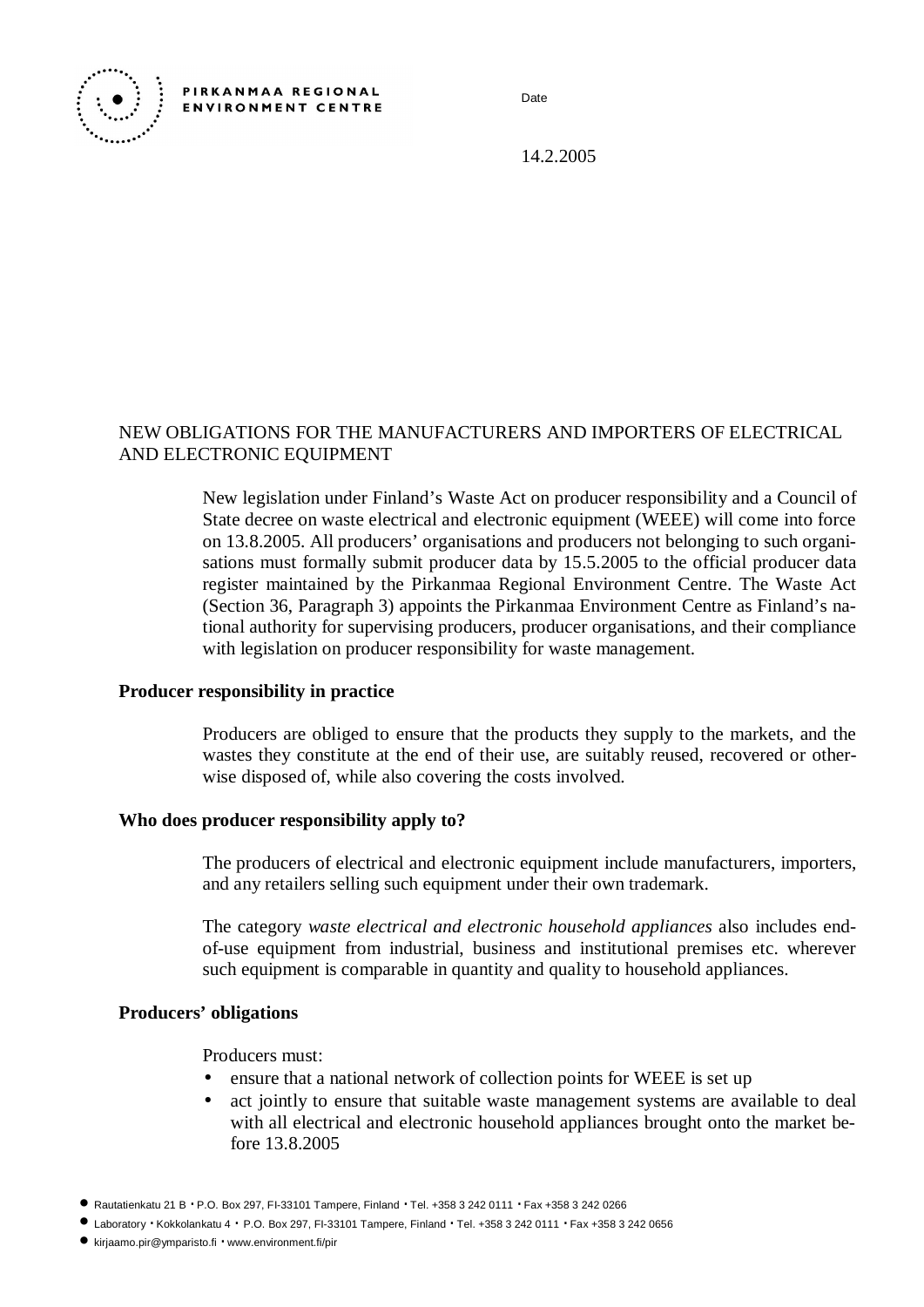- meet their share of future waste management costs according to the costs incurred in dealing with their own products brought on to the market after 13.8.2005
- provide assurance that adequate funds will be available to cover waste management costs related to household appliances brought on to the market after 13.8.2005. A producer's membership of a producer organisation is a sufficient guarantee in this respect.
- be responsible for meeting the costs incurred during the management of waste electrical and electronic household appliances from sources other than households wherever products are brought onto the market after 13.8.2005
- also be responsible for meeting the costs incurred during the management of waste electrical and electronic household appliances from sources other than households where products were brought onto the market *before* 13.8.2005, wherever these appliances are replaced with other equipment used for the same purposes
- register all appliances brought onto the market after 13.8.2005 as specified in the relevant legislation
- provide the necessary technical details and guidelines for consumers and waste handlers
- register with the Pirkanmaa Regional Environment Centre, and subsequently submit annual reports for the official producer data register
- ensure that sufficient information and advice is available concerning the collection and recovery of waste electrical and electronic equipment

## **Distributors' obligations**

Retailers and other distributors of electrical and electronic equipment must be prepared to take possession of discarded electrical and electronic household appliances whenever new appliances are purchased for the same purposes, or to tell purchasers where they may take their used appliances, in which case they should be involved in the organisation of such services.

## **Producer responsibility can be transferred to producer organisations**

Producers may pool their responsibilities by joining producer organisations, or making agreements with such organisations. A producer's responsibilities related to waste recovery may be legally transferred to such an organisation on the condition that their membership of or agreement with the organisation is duly recorded in the producer data register kept by the Pirkanmaa Regional Environment Centre.

Producer organisations in Finland are listed below with contact details.

# **Producer organisations within the Elker Group:**

**ELKER Oy** (Umbrella organisation and service provider) [www.elker.fi](http://www.elker.fi) Managing Director Mr. Veikko Hintsanen, tel. +358 50 4088956, [veikko.hintsanen@elker.fi](mailto:veikko.hintsanen@elker.fi)

**SELT** (Electrical and electronic equipment producer organisation) [www.selt.fi](http://www.selt.fi) Representative Ms. Tarja Hailikari, tel. +358 9 6963 722, [tarja.hailikari@sstl.fi](mailto:tarja.hailikari@sstl.fi)

**ICT-Tuottajaosuuskunta** (Producers' Co-operative) [www.ict-tuottajaosuuskunta.fi](http://www.ict-tuottajaosuuskunta.fi) Representative Mr. Klaus Katara, tel. +358 9 6824 1311, [klaus.katara@tkl.fi](mailto:klaus.katara@tkl.fi)

**Finnish Lamp Importers and Producers (FLIP)** [www.flip.fi](http://www.flip.fi)